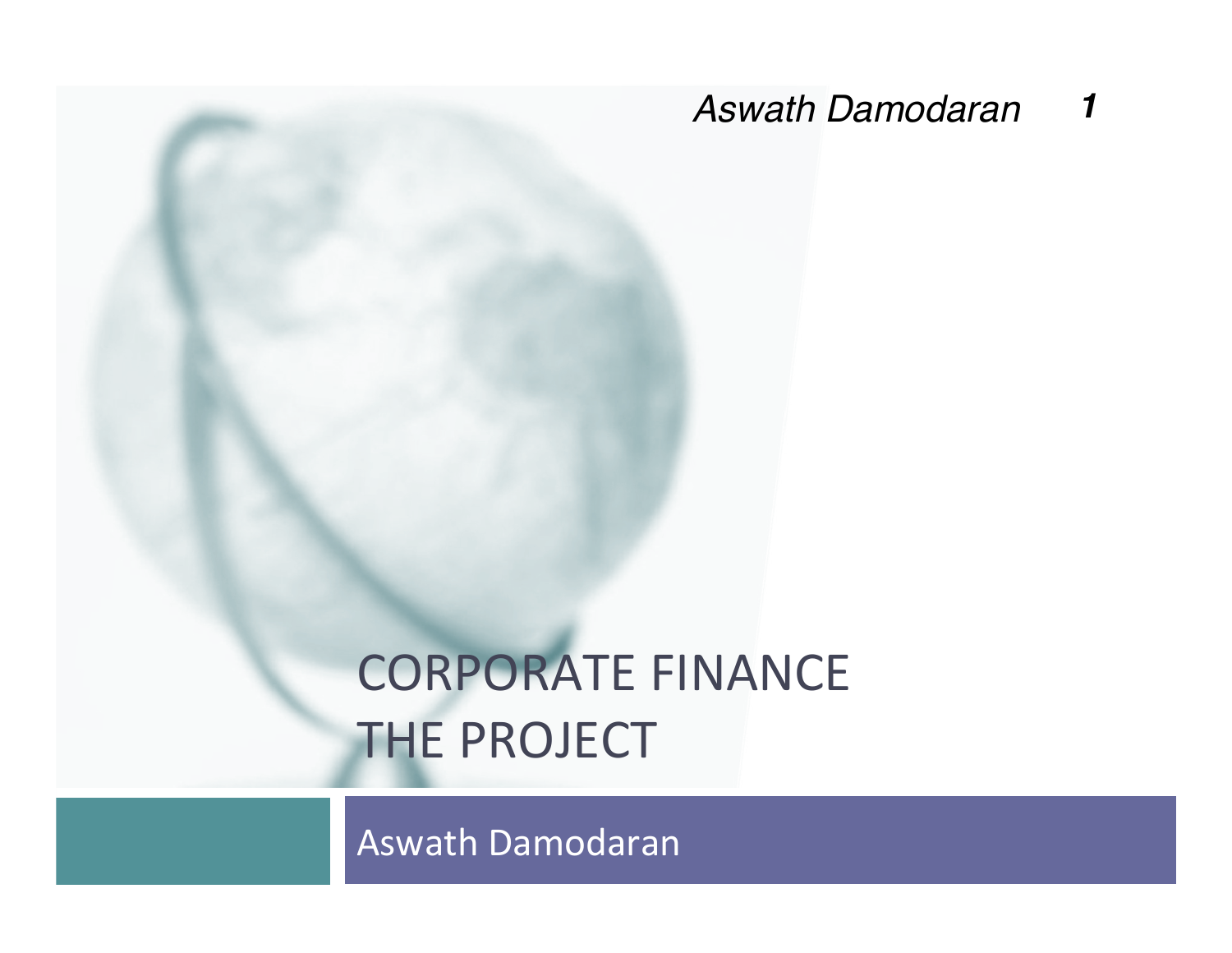## The big picture..

*2*

- $\Box$  You should find a group to work with of between 4-8 people. You can make the judgment of optimal group size.
- $\Box$  If corporate finance is best learned through application and in real time, there is no better way to learn the subject than to try out everything we do in class on a real company in real time…
	- $\Box$  You should consider this project a live lab experiment that you will be doing in class for the next  $15$  weeks. While I will try to apply the principles of corporate finance to the companies I have chosen - Disney, Tata Motors, Vale, Deutsche Bank and Bookscape… etc. - you will be applying the same principles to your company.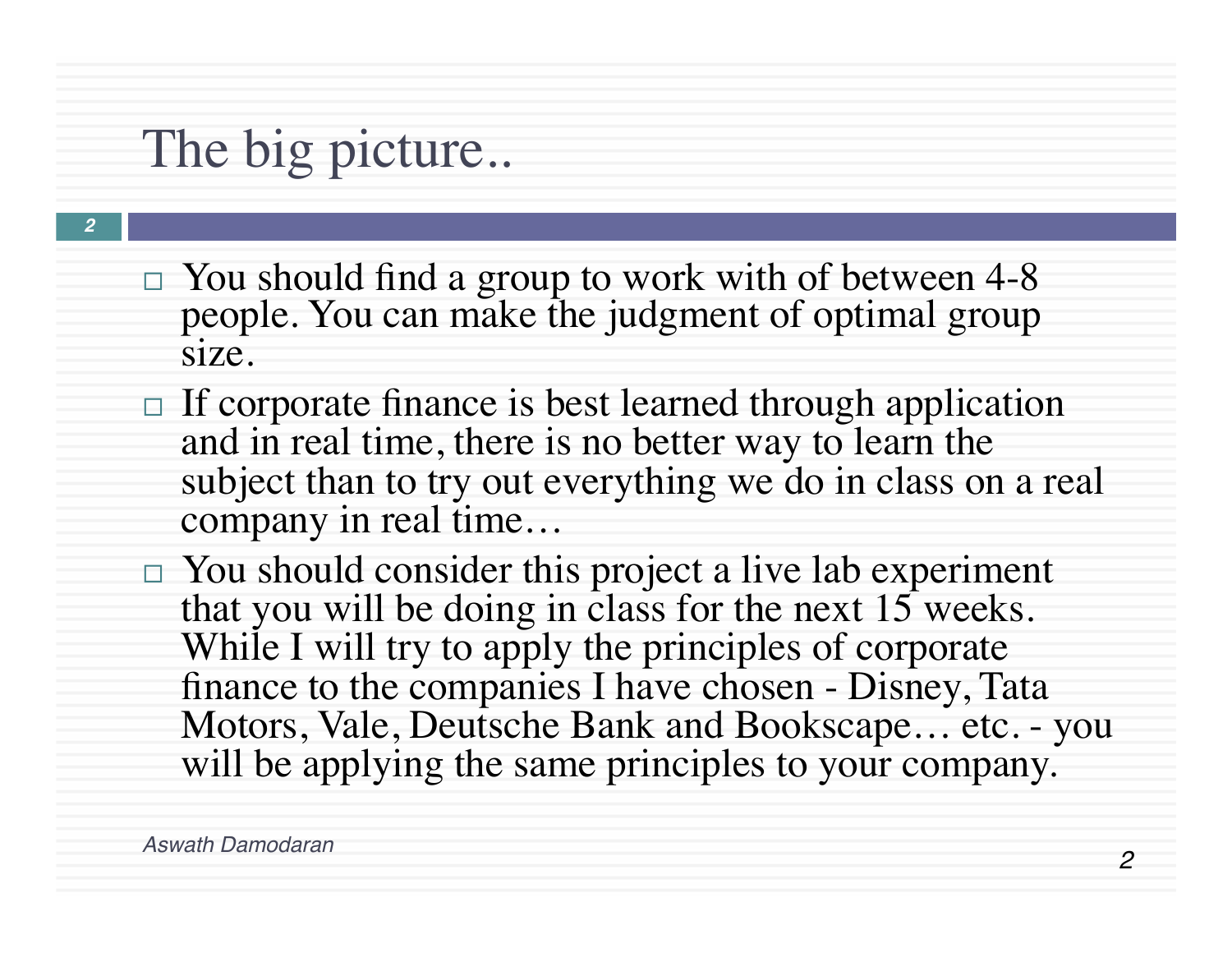## Picking your companies

- □ Each person picks a company. The company should be publicly traded and have at least one year of trading history and one set of annual financial statements. The company can be listed in any market.
- □ There should be a common theme in each group. The theme can be broadly defined. For instance, an entertainment group can include movie companies, television broadcasters and syndication companies. An automobile group can include auto companies, suppliers to auto companies and even an auto dealership. In putting together the group of companies, try to pick as diverse a mix of companies as possible (small and large, domestic and foreign, closely held and widely held….)
- $\Box$  Avoid the following:
	- ¤ Financial service firms (banks, insurance companies & investment banks)
	- $\blacksquare$  Money losing companies
	- ¤ Companies with large capital arms (GE and the auto companies)
	- **E** Real estate investment trusts

*3*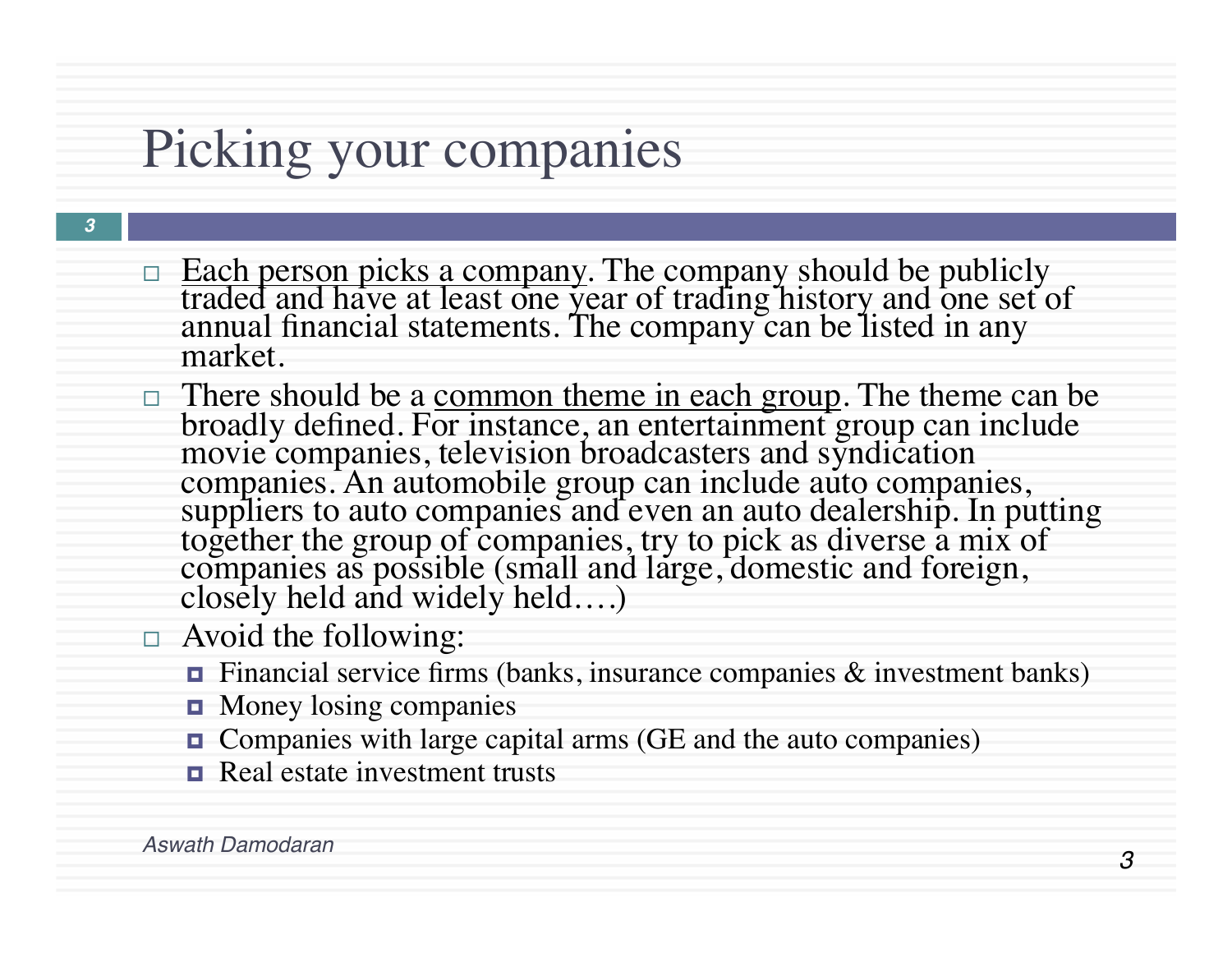### I. Corporate Governance Analysis

*4*

- $\Box$  Is this a company where there is a separation between management and ownership? If so, how responsive is management to stockholders?
- $\Box$  What are the other potential conflicts of interest that you see in this firm?
- $\Box$  How does this firm interact with financial markets? How do markets get information on the firm?
- $\Box$  How does this firm view its social obligations and manage its image in society?

Webcast: http://www.stern.nyu.edu/~adamodar/podcasts/Webcasts/corpgovHP.mp4

### **Applies material from: Sessions 1-4**



*4*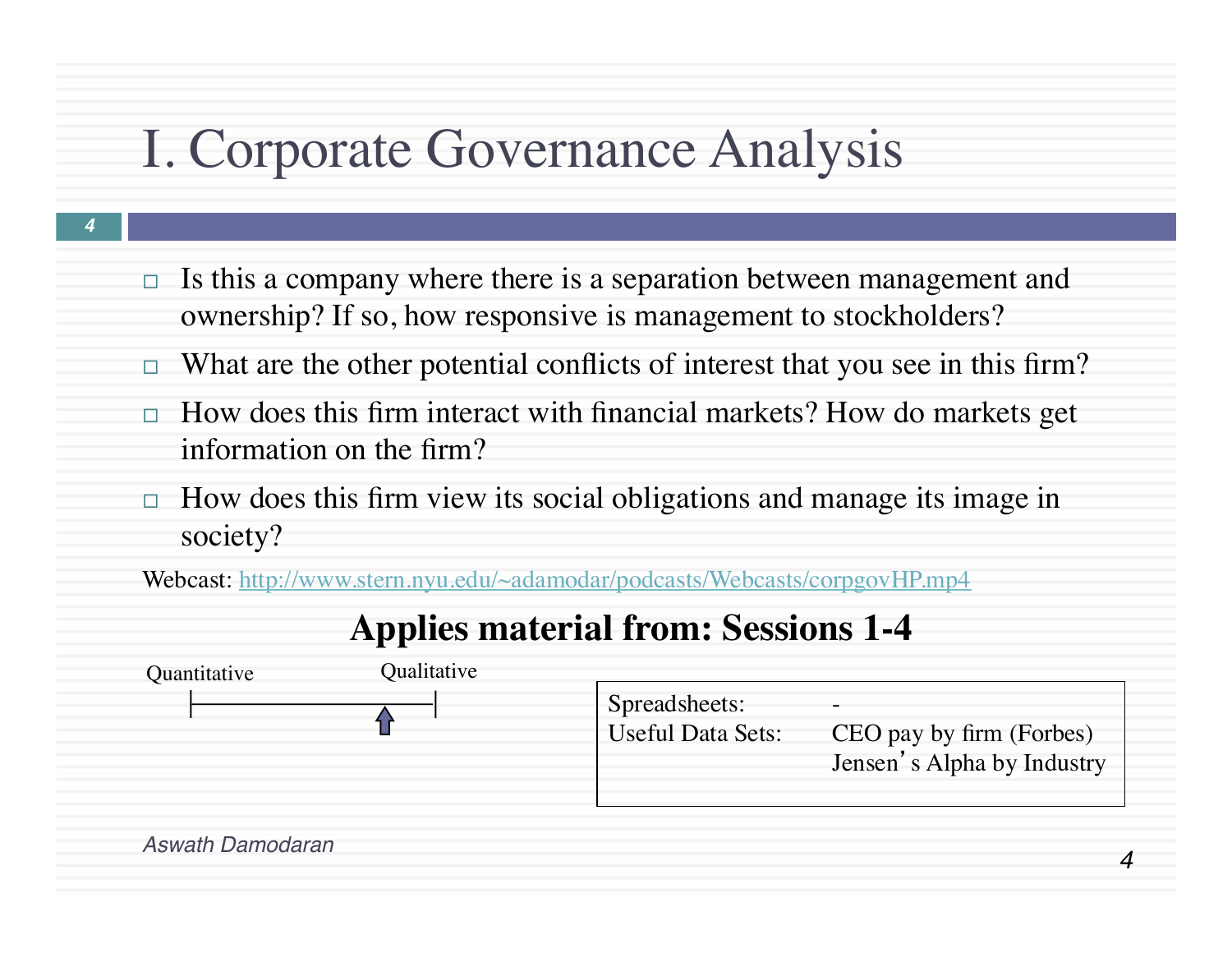# II. Stockholder Analysis

*5*

 $\Box$  What is the breakdown of stockholders in your firm insiders, individuals and institutional?

 $\Box$  Who is the marginal investor in this stock?

Webcast: http://www.stern.nyu.edu/~adamodar/podcasts/Webcasts/holders.mp4

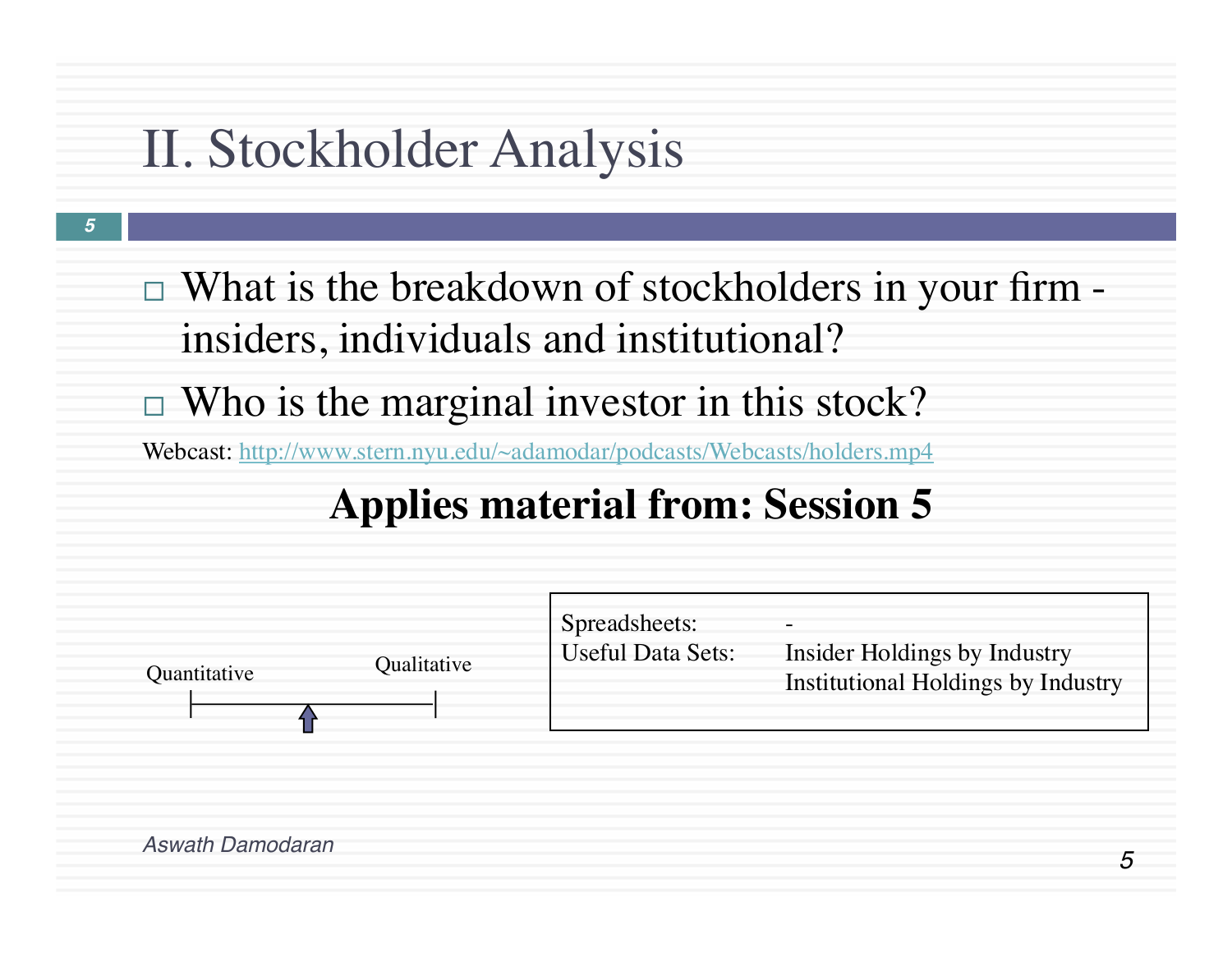### III. Risk and Return

*6*

- $\Box$  What is the risk profile of your company? How much overall risk is there in this firm? Where is this risk coming from (market, firm, industry or currency)? How is the risk profile changing?
- $\Box$  What return would you have earned investing in this company's stock? Would you have under or out performed the market? How much of the performance can be attributed to management?
- $\Box$  How risky is this company's equity? What is its cost of equity?
- $\Box$  How risky is this company's debt? What is its cost of debt?
- $\Box$  What is this company's current cost of capital?

Webcasts on (a) Risk free rate (b) ERP (c) Regression Beta (d) Bottom up Beta & (e) Debt

| Quantitative            | Qualitative | Spreadsheets:     | Risk&Ret.xls (if needed)         |  |
|-------------------------|-------------|-------------------|----------------------------------|--|
|                         |             | Useful Data Sets: | Betas by Industry                |  |
|                         |             |                   | Jensen's Alpha by Industry       |  |
| <b>Aswath Damodaran</b> |             |                   | Cost of Debt/Capital by Industry |  |
|                         |             |                   |                                  |  |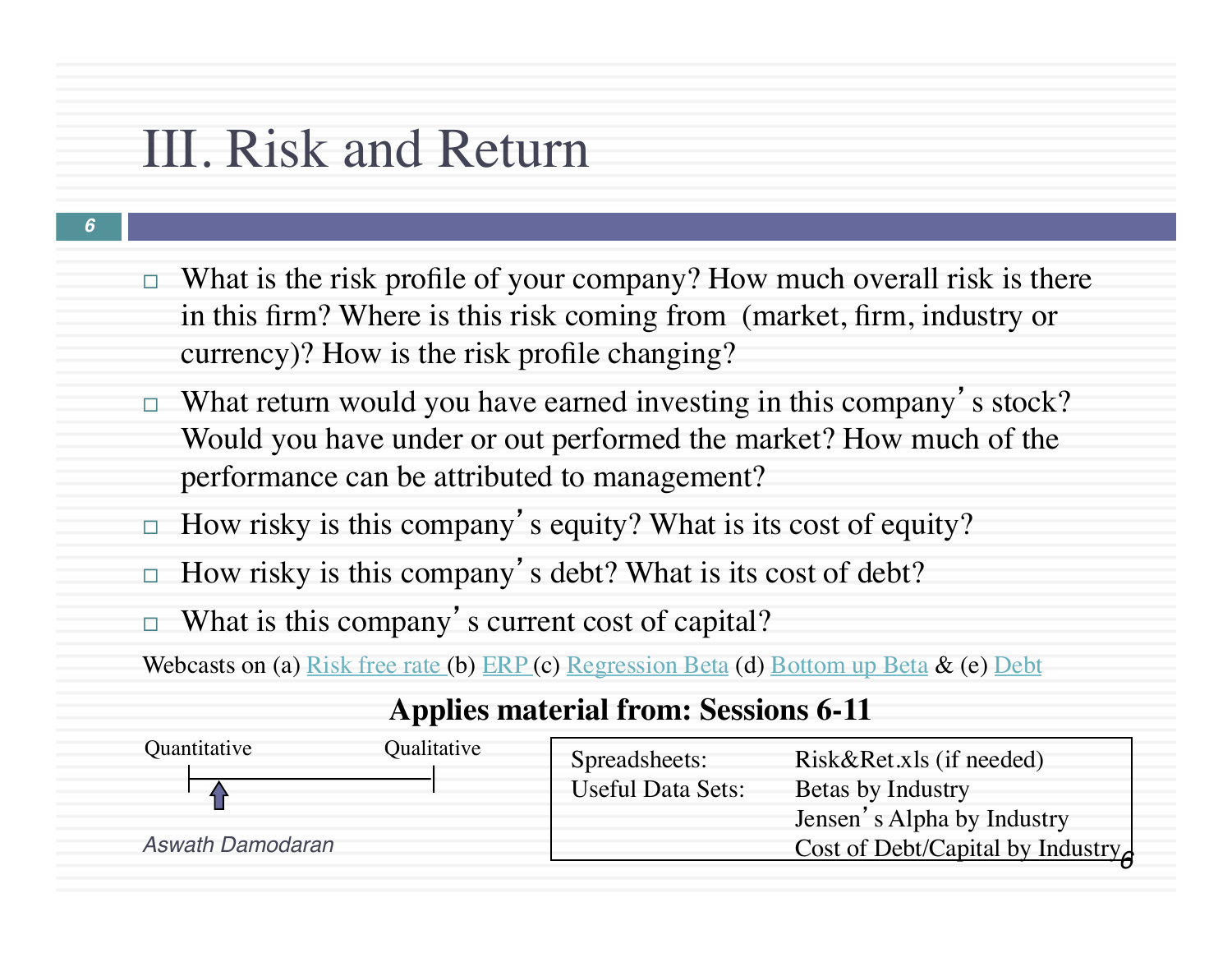### IV. Measuring Investment Returns

*7*

- $\Box$  Is there a typical project for this firm? If yes, what does it look like in terms of life (long term or short term), investment needs and cash flow patterns?
- $\Box$  How good are the projects that the company has on its books currently?
- Are the projects in the future likely to look like the projects in the past? Why or why not?

Webcast on identifying typical project & measuring accounting return.

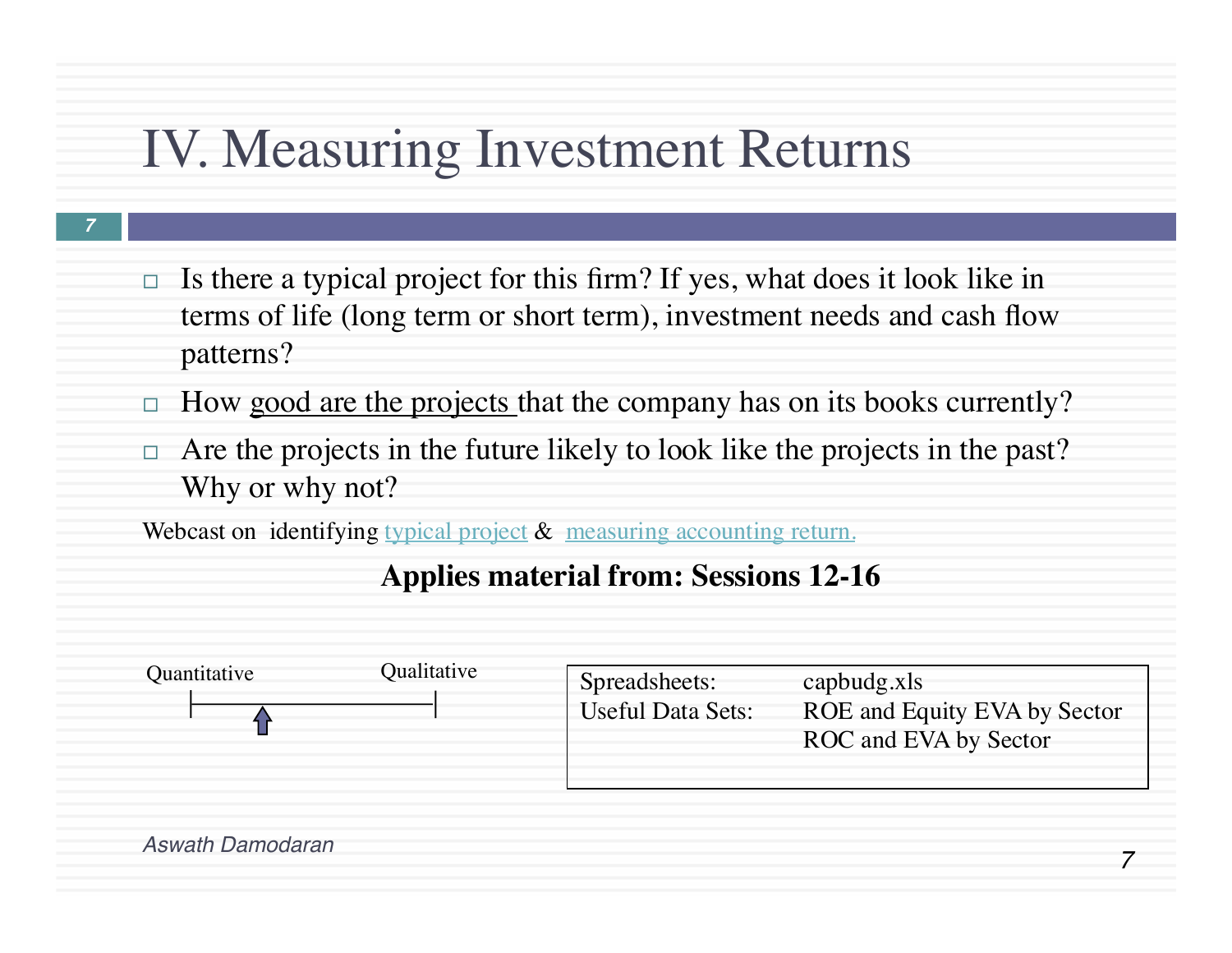### V. Capital Structure Choices

- *8*
- $\Box$  What are the different kinds or types of financing that this company has used to raise funds? Where do they fall in the continuum between debt and equity?
- $\Box$  How large, in qualitative or quantitative terms, are the advantages to this company from using debt?
- $\Box$  How large, in qualitative or quantitative terms, are the disadvantages to this company from using debt?
- $\Box$  From the qualitative trade off, does this firm look like it has too much or too little debt?

Webcast: http://www.stern.nyu.edu/~adamodar/podcasts/Webcasts/tradeoffdebt.mp4

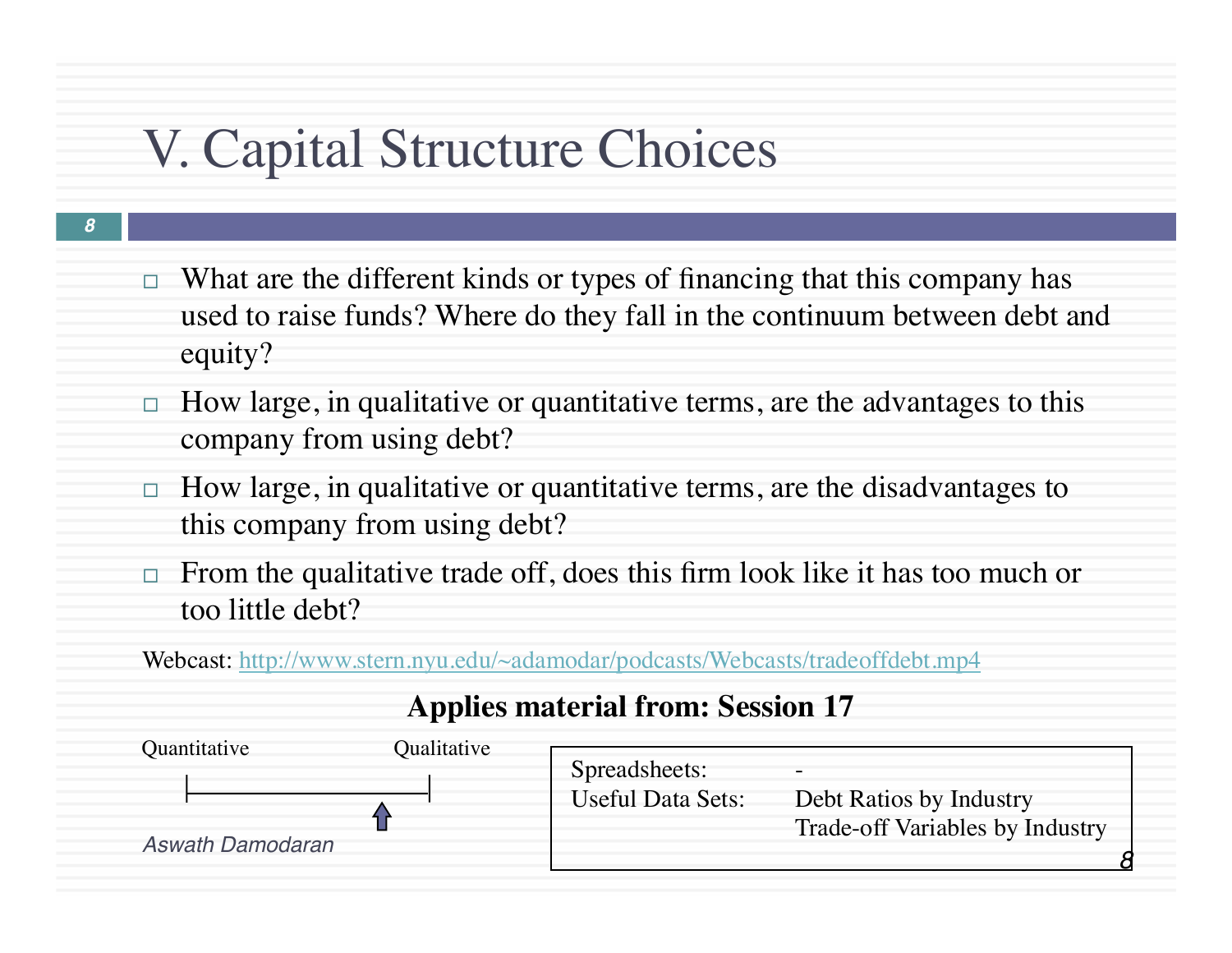# VI. Optimal Capital Structure

- *9*
- $\Box$  Based upon the cost of capital approach, what is the optimal debt ratio for your firm?
- $\Box$  Bringing in reasonable constraints into the decision process, what would your recommended debt ratio be for this firm?
- $\Box$  Does your firm have too much or too little debt
	- $\blacksquare$  relative to the sector?
	- $\Box$  relative to the market?

Webcast: http://www.stern.nyu.edu/~adamodar/podcasts/Webcasts/optdebt.mp4

#### **Applies material from: Sessions 18-19**

|              |             | Spreadsheets:            | capstru.xls; capstruo.xls            |  |
|--------------|-------------|--------------------------|--------------------------------------|--|
| Ouantitative | Qualitative | <b>Useful Data Sets:</b> | <b>Earnings Variance by Industry</b> |  |
|              |             |                          | Market Debt ratio Regression         |  |
|              |             |                          |                                      |  |
|              |             |                          |                                      |  |

*Aswath Damodaran*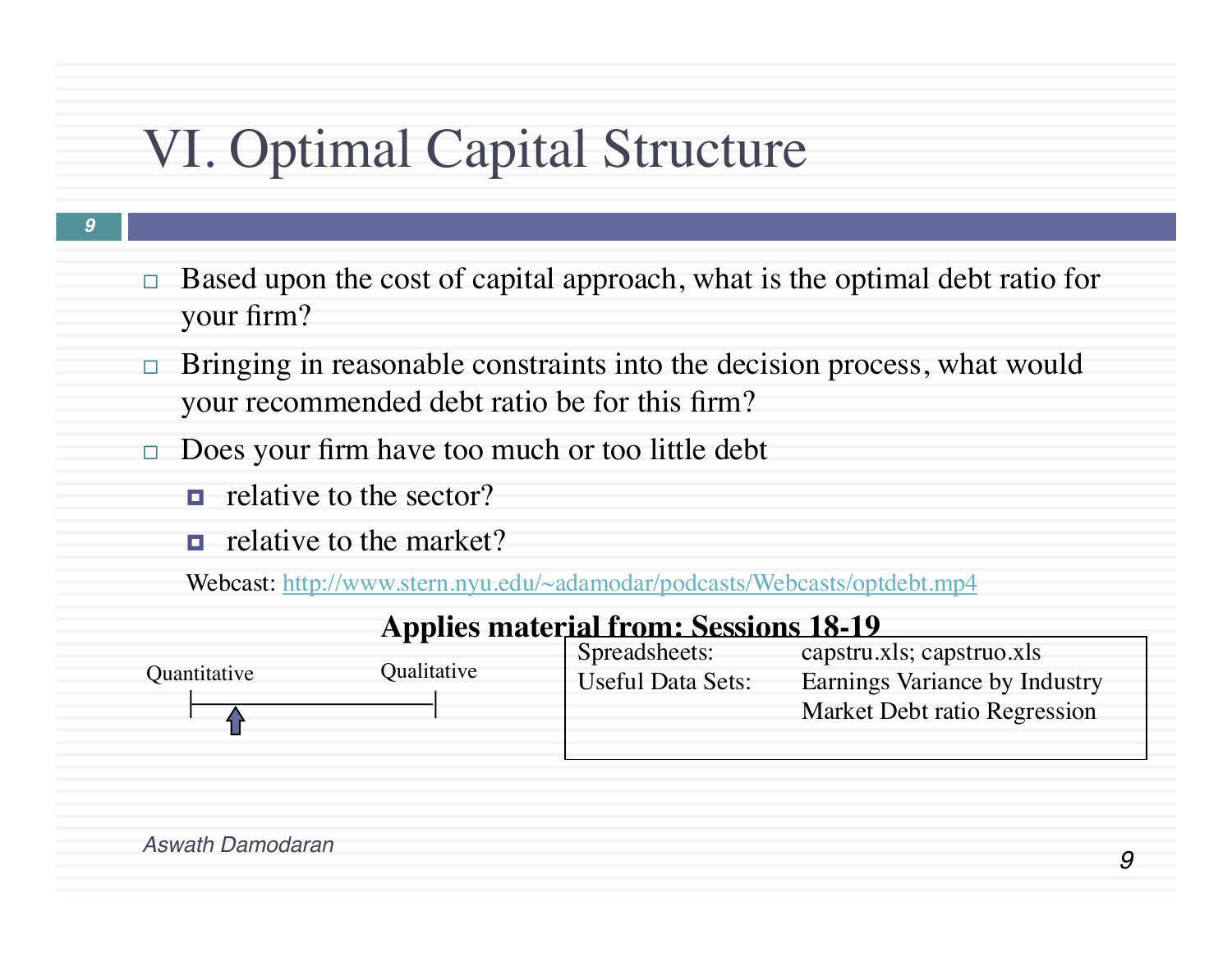### VII. Mechanics of Moving to the Optimal

#### *10*

- If your firm's actual debt ratio is different from its "recommended" debt ratio, how should they get from the actual to the optimal? In particular,
	- should they do it gradually over time or should they do it right now?
	- $\Box$  should they alter their existing mix (by buying back stock or retiring debt) or should they take new projects with debt or equity?
- $\Box$  What type of financing should this firm use? In particular,
	- **□** should it be short term or long term?
	- what currency should it be in?
	- what special features should the financing have?

Webcast: http://www.stern.nyu.edu/~adamodar/podcasts/Webcasts/debtdesign.mp4

| Quantitative     | Qualitative | Spreadsheets:            | macrodur.xls                       |  |
|------------------|-------------|--------------------------|------------------------------------|--|
|                  |             | <b>Useful Data Sets:</b> | Firm Value Sensitivity by Industry |  |
|                  |             |                          |                                    |  |
| Aswath Damodaran |             |                          |                                    |  |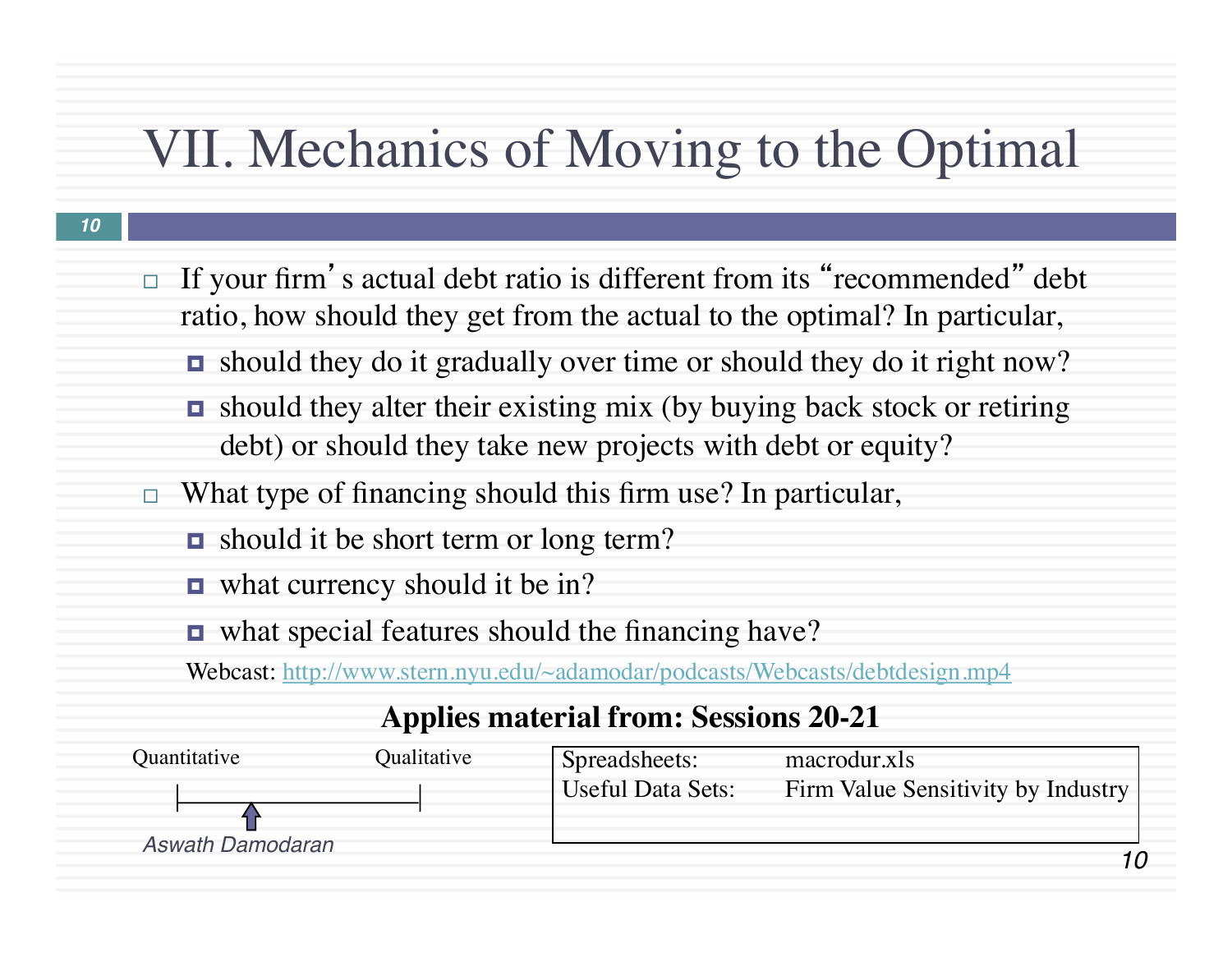### VIII. Dividend Policy

- *11*
- $\Box$  How has this company returned cash to its owners? Has it paid dividends or bought back stock?
- $\Box$  How much cash has the firm accumulated over time?
- $\Box$  Given this firm's characteristics today, how would you recommend that they return cash to stockholders (assuming that they have excess cash)?

Webcast: http://www.stern.nyu.edu/~adamodar/podcasts/Webcasts/dividends.mp4

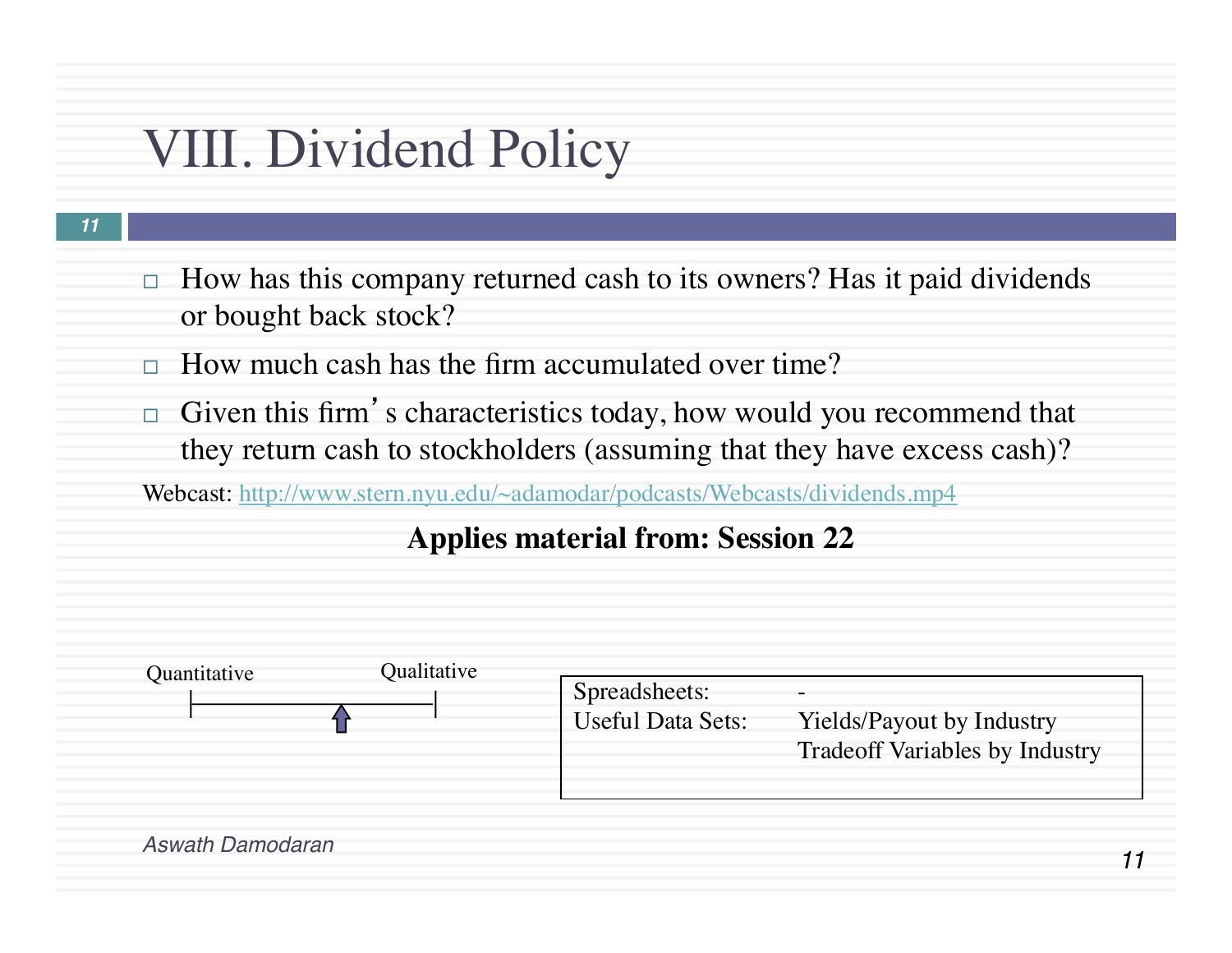### IX. A Framework for Analyzing Dividends

#### *12*

- $\Box$  How much cash could this firm have returned to its stockholders over the last few years? How much did it actually return?
- $\Box$  Given this dividend policy and the current cash balance of this firm, would you push the firm to change its dividend policy (return more or less cash to its owners)?
- $\Box$  How does this firm's dividend policy compare to those of its peer group and to the rest of the market?

Webcast: http://www.stern.nyu.edu/~adamodar/podcasts/Webcasts/dividends.mp4

| Quantitative | Qualitative | Spreadsheets:<br><b>Useful Data Sets:</b> | dividends.xls<br>Cap Ex Ratios by Industry<br>Working Capital Ratios By Industry |
|--------------|-------------|-------------------------------------------|----------------------------------------------------------------------------------|
|              |             |                                           | Debt Ratios by Industry                                                          |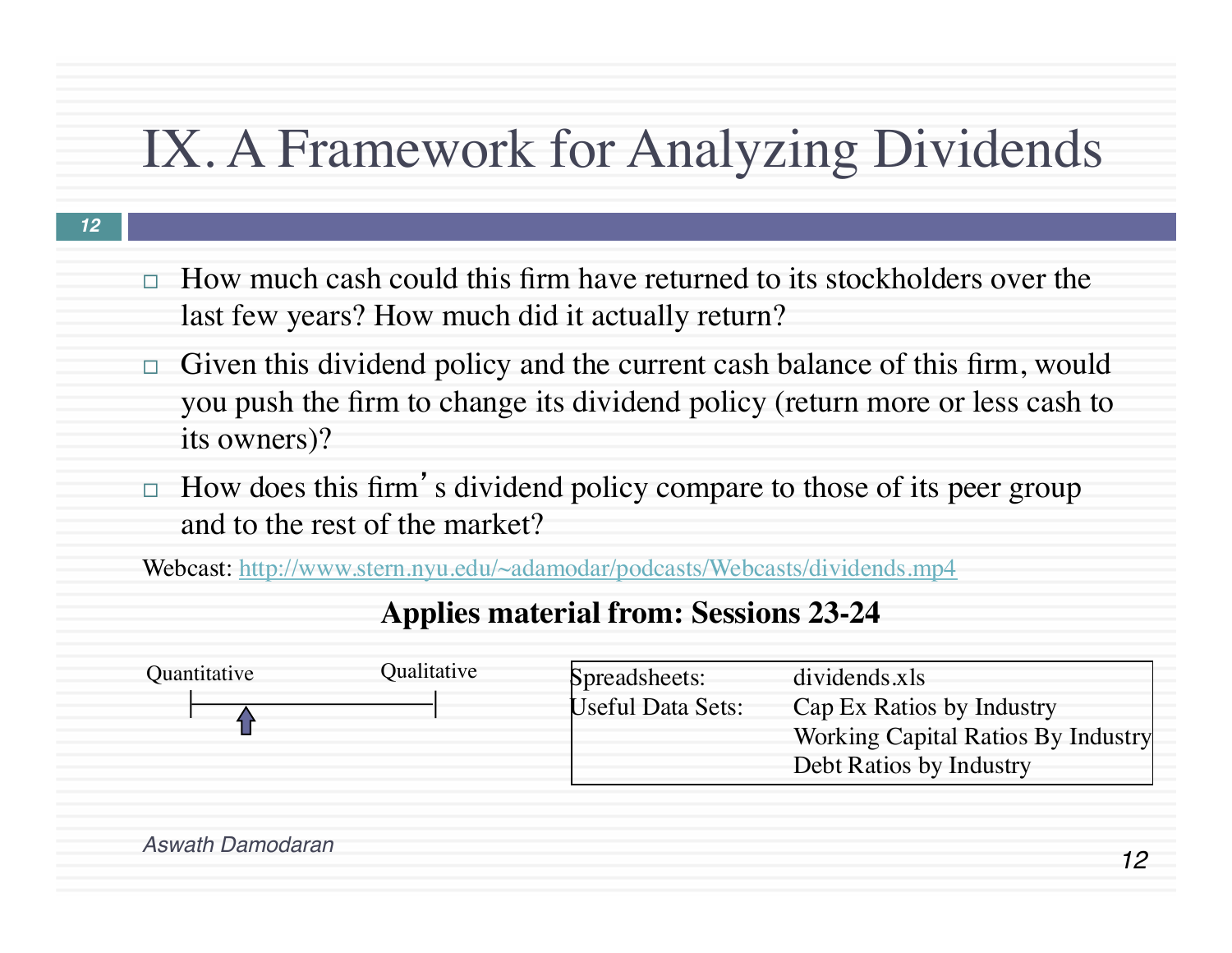### X. Valuation

- *13*
- $\Box$  What growth pattern (Stable, 2-stage, 3-stage) would you pick for this firm? How long will high growth last?
- $\Box$  What is your estimate of value of equity in this firm? How does this compare to the market value?
- $\Box$  What is the "key variable" (risk, growth, leverage, profit margins...) driving this value?
- $\Box$  If you were hired to enhance value at this firm, what would be the path you would choose?

Webcast: http://www.stern.nyu.edu/~adamodar/podcasts/Webcasts/valuation.mp4